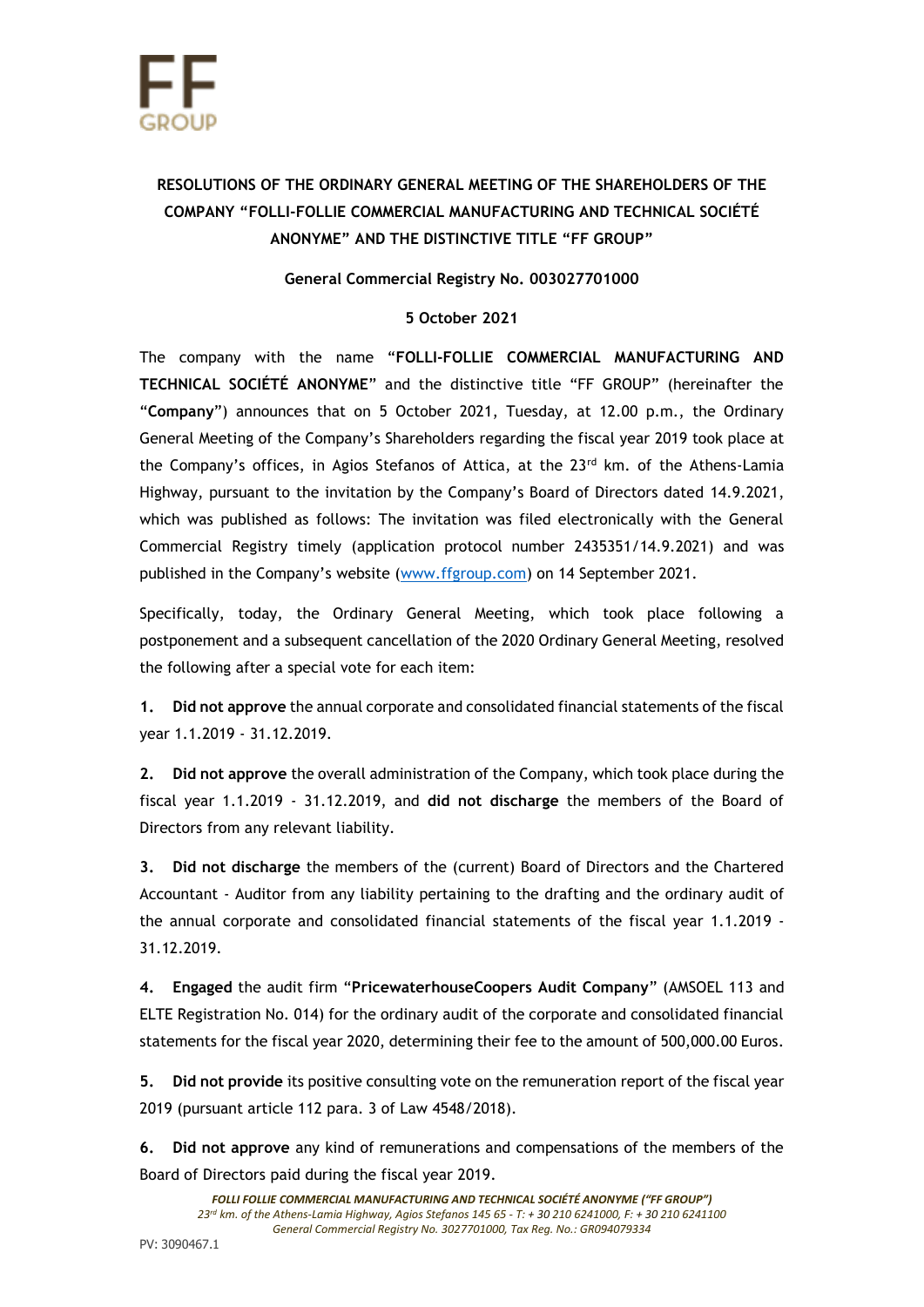In the context of the seventh item of the agenda, t**he activities report of the Company's Audit Committee was presented**, pursuant to article 44 para. 1 sent. θ of L. 4449/2017.

During today's adjourned Annual General Meeting, there were present or represented **36,143,776 shares** with voting rights out of a total of 66,329,127 shares with voting rights and, hence, the quorum reached **54,49% 1** . Respectively, the valid votes for each item amounted to 36,143,776, attributing to 54.49% of the Company's shares with voting rights.

The majority percentages on the above items are as follows:

**1 st Item:** Shareholders representing 35,013,654 shares voted against, i.e. 96.87% of the total of the shares represented. Shareholders representing 376,825 shares voted against, i.e. 1.04% of the total of the shares represented. Shareholders representing 753,297 shares abstained, i.e. 2,08% of the total of the shares represented.

2<sup>nd</sup> Item: Shareholders representing 35,725,742 shares voted against, i.e. 98.84% of the total of the shares represented. Shareholders representing 247,203 shares voted in favor, i.e. 0.68% of the total of the shares represented. Shareholders representing 170,831 shares abstained, i.e. 0.47% of the total of the shares represented.

**3 rd Item:** Shareholders representing 32,330,551 shares voted against, i.e. 89.45% of the total of the shares represented. Shareholders representing 2,398,540 shares voted in favor, i.e. 6.64% of the total of the shares represented. Shareholders representing 1,414,685 shares abstained, i.e. 3.91% of the total of the shares represented.

**4 th Item:** Shareholders representing 26,066,156 shares voted in favor, i.e. 72.12% of the total of the shares represented. Shareholders representing 7,675,524 shares voted against, i.e. 21.24% of the total of the shares represented. Shareholders representing 2,402,096 shares abstained, i.e. 6.65% of the total of the shares represented.

**5 th Item:** Shareholders representing 35,127,912 shares voted against, i.e. 97,19% of the total of the shares represented. Shareholders representing 184,446 shares voted in favor, i.e. 0,51% of the total of the shares represented. Shareholders representing 831,418 shares abstained, i.e. 2.30% of the total of the shares represented.

**6 th Item:** Shareholders representing 35,894,597 shares voted against, i.e. 99.31% of the total of the shares represented. Shareholders representing 184,446 shares voted in favor, i.e. 0.51% of the total of the shares represented. Shareholders representing 64,733 shares abstained, i.e. 0.18% of the total of the shares represented.

<sup>1</sup> It is noted that, pursuant to the provision of article 50 para. 1 of Law 4548/2018, the 619,083 own shares of the Company out of a total of 66,948,210 shares are not calculated for the purposes of ascertaining the quorum and do not have any voting rights.